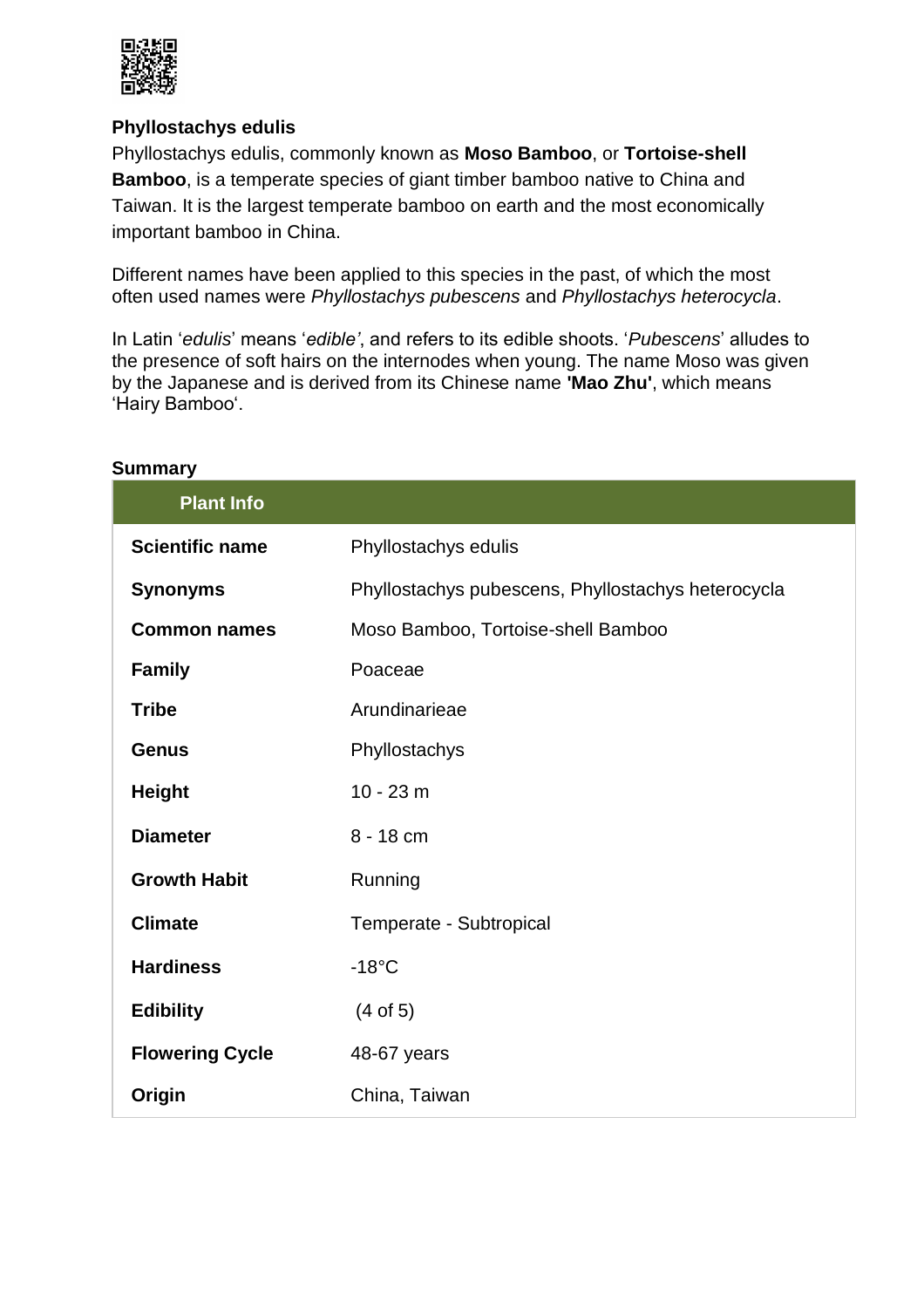

# **Plant Info**

|             | Timber, Fencing, Furniture, Construction, Paper Pulp,    |
|-------------|----------------------------------------------------------|
| <b>Uses</b> | Plywood, Flooring, Musical Instruments, Utensils, Rayon, |
|             | Food, Charcoal, Erosion Control.                         |

# **Photos**

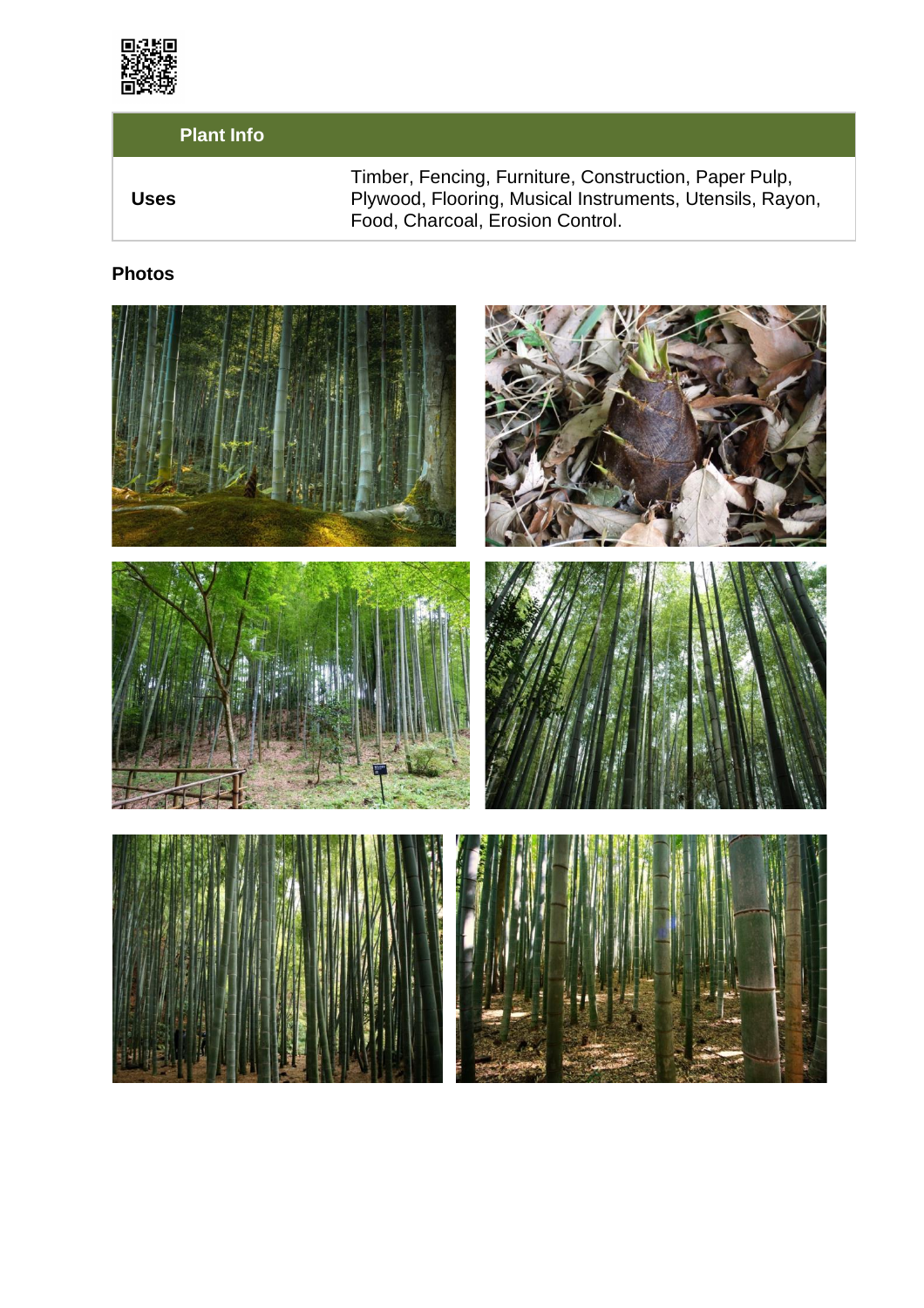

#### **Rhizomes**

Phyllostachys edulis has thin rhizomes with a monopodial (running) growth habit. Therefore, the culms grow in scattered state and can be invasive as they spread over a large distance.

#### **Culms**

The culms of Phyllostachys edulis are on average 18 m tall and 11 cm in diameter at breast height (DBH), but can grow up to 23 m tall and 18 cm in diameter.

Culms are velvety grey-green when young, becoming deep green and yellow-green to almost orange-green when maturing. The culms are covered with very fine, soft hairs, which provide protection from insect predation.

Phyllostachys edulis is distinguished by thickened and relatively short internodes toward the base and strongly tapered culms. The culm internodes are thin-walled, on average between 35-50 cm long, and separated by prominent marked ring-like sheath scars on the nodes.

#### **Culm sheaths**

Culm sheaths of Phyllostachys edulis are yellow-brown or purple-brown with dark brown spots, and covered with densely brown hairs.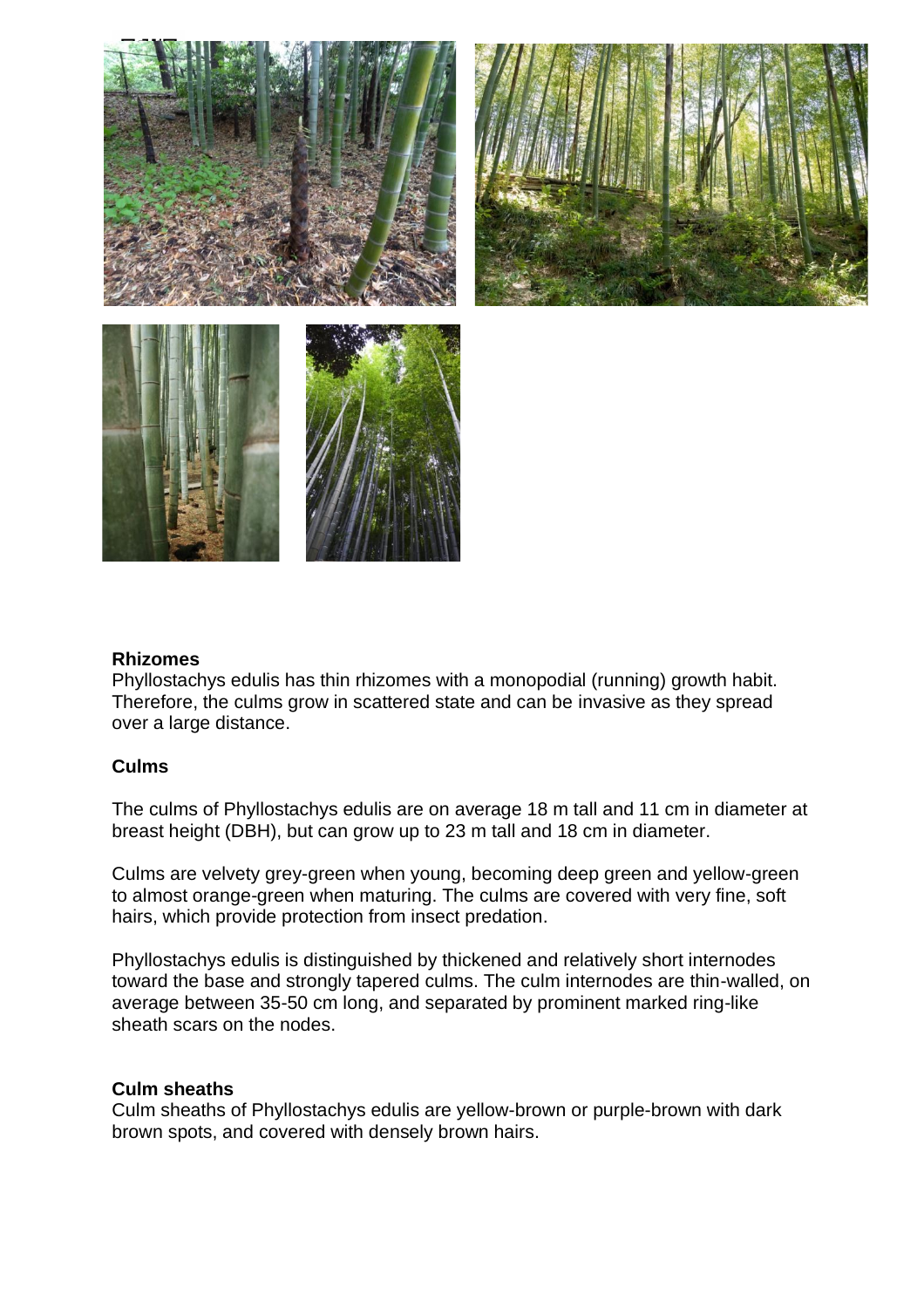

#### **Branches**

2 branches at the nodes with 1 slightly larger dominant branch.

#### **Leaves**

Phyllostachys edulis leaves are quite small when compared to the stature of this bamboo, the short and narrow, paper-thin leaves, are 8-10 cm long and 8-10 mm wide, pale green on their upper surface and matte green beneath.

#### **Shoots**

New shoots are very susceptible to frost damage.

#### **Habitat**

Moso bamboo grows naturally in a subtropical monsoon climate zone, which means warm and rainy in the summer, and cold and dry in the winter.

The mean annual temperature varies from 15 to 21°C with a mean temperature of the coldest month between 1 to 12°C. Moso bamboo can withstand temperatures of  $-18^{\circ}$ C.

The annual precipitation is between 800 to 1800 mm and a relative humidity of over 80%.

Phyllostachys edulis usually occurs at altitudes between 100 and 700 m and occasionally up to 1,000 m altitude. Suitable soils include well drained acidic, neutral purple, yellow soil, and reddish yellow soil.

#### **Flowering**

Flowers and seeds appear about once every 67 years. Phyllostachys edulis usually flowers sporadically instead of gregariously (synchronous blooming of all species at the same time).

Most bamboo plants use so much energy in the flowering/fruiting that they die shortly thereafter, however, with Moso bamboo this is not always the case.

#### **Uses**

Moso bamboo is grown in large plantations and harvested for a variety of products including timber, fencing, furniture, construction material, paper pulp, plywood, flooring, musical instruments, utensils and rayon for the textile industry.

It is also the most commonly grown species of bamboo in Asia for harvest of its edible shoots which are eaten locally and/or canned for export.

Several factories are also producing bamboo beer, a beverage made from Moso bamboo juice. Bamboo charcoal is used for food, dyes and medical industries.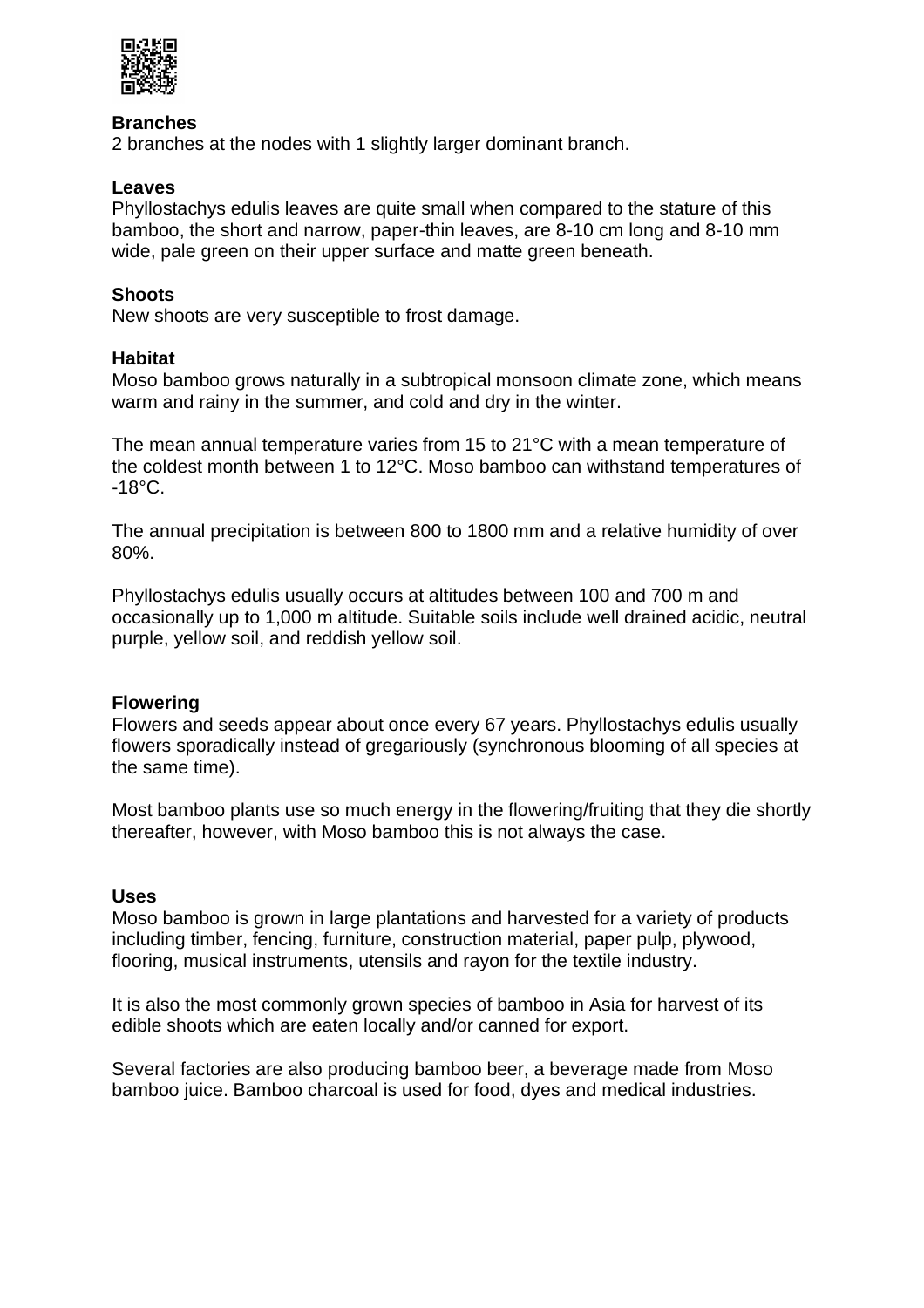

#### **Cultivation**

Although Phyllostachys edulis is cold-resistant to some degree, its most appropriate environment is a warm humid climate with vague distinction between wet and dry seasons.

In warm conditions and fertile, humus-rich, moist but well-drained soils, moso bamboo can spread aggressively to the point of being invasive, whereas it remains almost static in cool temperate climates.

A grove can be formed after about 5 years, but it will take about 10 years to establish a grove with 10 to 12 cm culm diameter from a planted seedling.

A hectare of Moso bamboo forest can produce 6 to 10 t/yr fresh culms, 5 to 8 t/yr bamboo shoots. The optimal density of Moso forest is 4,000 culms/ha for timber production and 2,500 culms/ha for bamboo shoot production. The harvest age depends on its use; 7 years old for timber; 4 years for pulp and paper.

#### **Distribution**

Phyllostachys edulis originates from to deciduous woodlands in China and Taiwan, and was introduced into Japan in 1736, Europe in 1880 and the United States in about 1890. Now, more than 50,000 ha of Moso bamboo forest grows in Japan where it is widely cultivated and distributed south of Hokkaido.

It is the most important bamboo species in China and the third most important plant species for timber production next to *Pinus massoniana* and *Cunninghamia lanceolata* ("Chinese Fir"). There are 4.2 million ha of bamboo forest and Moso bamboo alone covers about 3 million ha which is about 2% of the total Chinese forest area. In the past 30 years Moso bamboo forest resource has doubled.